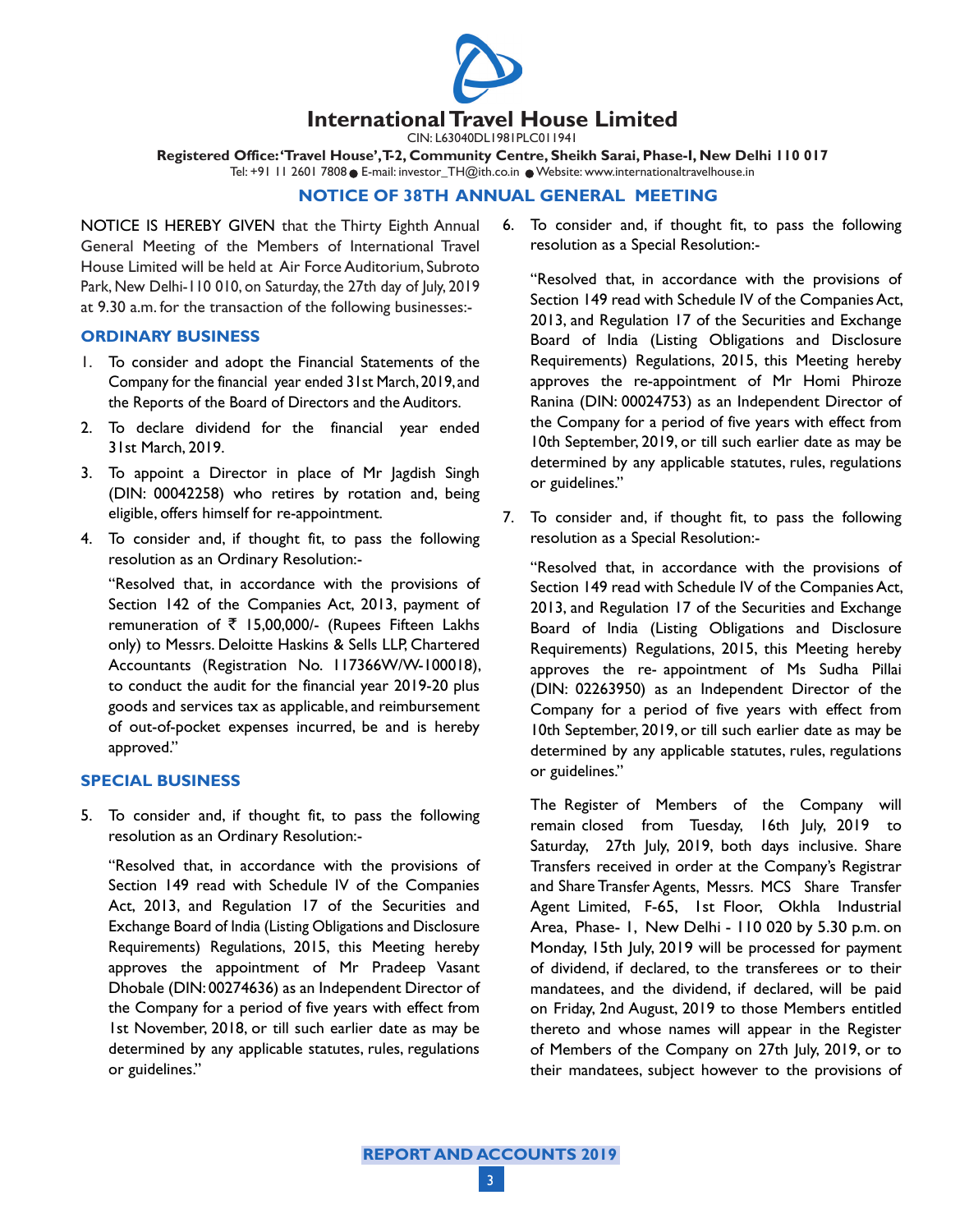### **International Travel House Limited**

### **AGM NOTICE**

Section 126 of the Companies Act, 2013. In respect of dematerialised shares, the dividend will be paid on the basis of beneficial ownership as on 15th July, 2019, as per details to be furnished by National Securities Depository Limited (NSDL) and Central Depository Services (India) Limited (CDSL) for this purpose.

> By Order of the Board International Travel House Limited

Place: New Delhi J Aggarwal Date: 15th April, 2019 Company Secretary

### **NOTES:**

1. **A Member entitled to attend and vote at the Annual General Meeting ('AGM') may appoint a proxy to attend and vote on his behalf. A proxy need not be a Member of the Company.**

Proxies, in order to be effective, must be received at the Registered Office of the Company not less than fortyeight hours before the commencement of the AGM i.e. by 9.30 a.m. on 25th July, 2019.

 Corporate Members are required to send to the Registered Office of the Company, a certified copy of the Board Resolution pursuant to Section 113 of the Companies Act, 2013 ('the Act'), authorising their representatives to attend and vote at the AGM.

- 2. Explanatory Statement, pursuant to Section 102 of the Act, relating to the Special Business to be transacted at this AGM, is annexed.
- 3. Route map of the AGM venue, pursuant to the Secretarial Standard on General Meetings, is also annexed.
- 4. In terms of Section 108 of the Act read with Rule 20 of the Companies (Management and Administration) Rules, 2014, the Resolutions for consideration at this AGM will be transacted through remote e-voting (facility to cast vote from a place other than the venue of the AGM) for which purpose the Board of Directors of the Company ('the Board') have engaged the services of CDSL.

 The facility for voting through ballot paper will be available at the AGM venue for those Members who do not cast their votes by remote e-voting prior to the AGM. Members, who cast their votes by remote e-voting, may attend the Meeting but will not be entitled to cast their votes once again. The Board has appointed Mr Girish Nathani (Membership No.: 088716), Partner, Girish Neelam & Associates, Chartered Accountants, as the Scrutinizer to scrutinize the process of remote e-voting and voting through ballot paper at the AGM venue.

- 5. Voting rights will be reckoned on the paid-up value of shares registered in the name of the Members on **20th July, 2019 (cut-off date).** Only those Members whose names are recorded in the Register of Members of the Company or in the Register of Beneficial Owners maintained by the Depositories as on the cut-off date will be entitled to cast their votes by remote e-voting or voting through ballot paper at the AGM venue. A person who is not a Member on the cut-off date should accordingly treat this Notice as for information purposes only.
- 6. Unclaimed dividend for the financial year ended 31st March, 2012 and the corresponding Equity Shares of the Company in respect of which dividend entitlements remain unclaimed for seven consecutive years will be due for transfer to the Investor Education and Protection Fund of the Central Government on 28th September, 2019, pursuant to the provisions of Section 124 of the Act read with the Investor Education and Protection Fund Authority (Accounting, Audit, Transfer and Refund) Rules, 2016. Members are requested to claim the said dividend, details of which are available on the Company's website **www.internationaltravelhouse.in** under the section 'General Information' under 'Shareholder Value'. The Company will not be able to entertain any claim received after 26th September, 2019 in respect of the same.
- 7. Members may visit the Company's website to view the Financial Statements or access information pertaining to the Company. Queries, if any, should be sent at least 10 days before the AGM to the Company Secretary at the Registered Office of the Company.
- 8. Members are required to bring their admission slips to the AGM. Duplicate admission slips or copies of the Report and Accounts will not be made available at the AGM venue.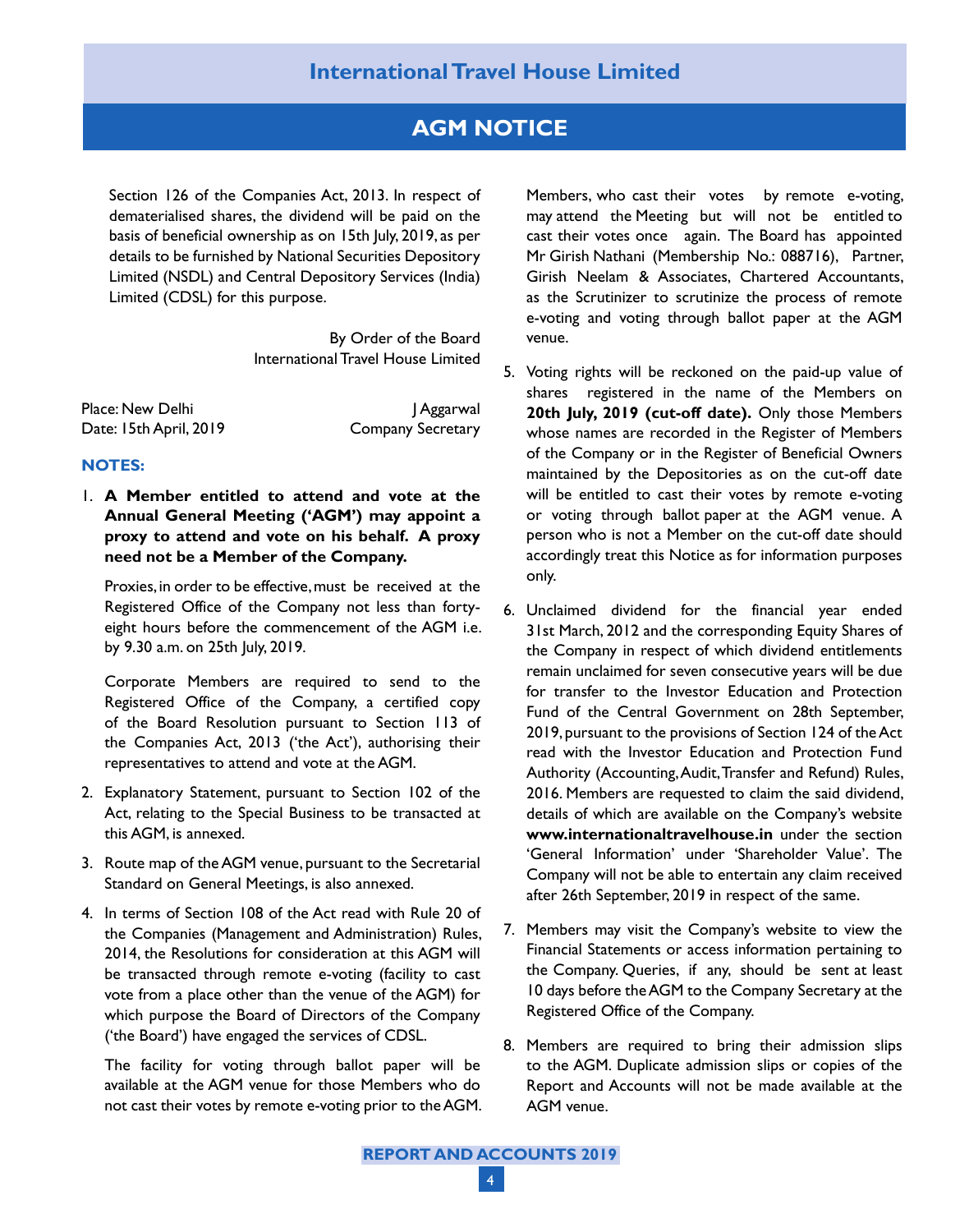## **AGM NOTICE**

- 9. The procedure with respect to **remote e-voting** is provided below:
	- (i) **The period for remote e-voting begins on Tuesday, 23rd July, 2019 at 9.00 a.m. and ends on Friday, 26th July, 2019 at 5.00 p.m. During this period, Members of the Company, holding shares either in certificate form or in dematerialised form, as on the cut-off date i.e. 20th July, 2019, may cast their votes electronically. The e-voting module shall be disabled by CDSL for voting thereafter.**
	- (ii) The Members should log on to the e-voting website **www.evotingindia.com.**
	- (iii) Click on **'Shareholders / Members'**.
	- (iv) Now enter your user ID as under:
		- For CDSL: 16 digits beneficiary ID;
		- • For NSDL: 8 character DP ID followed by 8 digits Client ID;
		- • Members holding shares in certificate form should enter Folio Number registered with the Company.
	- (v) Thereafter enter the image verification code as displayed and Click on '**Login**'.
	- (vi) If you are holding shares in dematerialised form and had logged on to www.evotingindia.com and casted your vote earlier for any company, then your existing password is to be used. If you have forgotten the password, then enter user ID and the image verification code and click on forgot password & enter the details as prompted by the system.
	- (vii) If you are a first time user, please follow the steps given below:

For Members holding shares either in dematerialised form or in certificate form

PAN | Enter your 10 digit alpha-numeric PAN issued by Income Tax Department. Members who have not updated their PAN with the Company / Depository Participant are requested to use the first two letters of their name and the 8 digits of the sequence number in the PAN field. In case the sequence number is less than 8 digits, enter the applicable number of 0's before the

|                                                               | number after the first two characters of the name in<br>CAPITAL letters. E.g. If your name is Ramesh Kumar<br>with sequence number I then enter RA00000001 in<br>the PAN field.                                                                                                                                                                                     |
|---------------------------------------------------------------|---------------------------------------------------------------------------------------------------------------------------------------------------------------------------------------------------------------------------------------------------------------------------------------------------------------------------------------------------------------------|
| Dividend<br>Bank<br>Details<br>OR.<br>Date of<br><b>Birth</b> | Enter the Dividend Bank Details or Date of Birth<br>(in dd/mm/yyyy format) as recorded in your demat<br>account or in the Company records in order to login.<br>• If both the details are not recorded with the<br>Depository or the Company, please enter your<br>member ID / folio number in the Dividend Bank<br>details field as mentioned in instruction (iv). |

- (viii) After entering these details appropriately, click on **'Submit'**.
- (ix) Members holding shares in certificate form will then reach directly to the Company's selection screen.
- (x) Members holding shares in dematerialised form will then reach the **'Password Creation'** menu wherein they are required to mandatorily enter their login password in the new password field. Kindly note that this password can be used for voting on resolutions of any other company on which you are eligible to vote, provided that the said company opts for e-voting through CDSL platform. It is strongly recommended not to share your password with any other person and take utmost care to keep your password confidential.
- (xi) For Members holding shares in certificate form, the details can be used only for e-voting on the Resolutions contained in this Notice.
- (xii) Click on the EVSN for International Travel House Limited.
- (xiii) On the voting page, you will see **'Resolution Description'** and against the same, the option **'Yes / No'** for voting. Select the option 'Yes' or 'No' as desired. The option 'Yes' implies that you assent to the Resolution and the option 'No' implies that you dissent to the Resolution.
- (xiv) Click on the **'Resolutions File Link'**, if you wish to view the entire Resolution details.
- (xv) After selecting the Resolution you have decided to vote on, click on **'Submit'**. A confirmation box will be displayed. If you wish to confirm your vote, click on '**Ok**', else to change your vote, click on '**Cancel**' and accordingly modify your vote.
- (xvi) Once you **'Confirm'** your vote on the Resolution, you will not be allowed to modify your vote.
- (xvii) You can also take a print of the votes cast by clicking on **'Click here to print'** option on the Voting page.
- (xviii)Members can also cast their vote using CDSL's mobile app 'm-Voting' available on Android, Apple and Windows based mobiles. Members may log in to m-Voting using their e-voting credentials to vote on the Company Resolutions.

**REPORT AND ACCOUNTS 2019**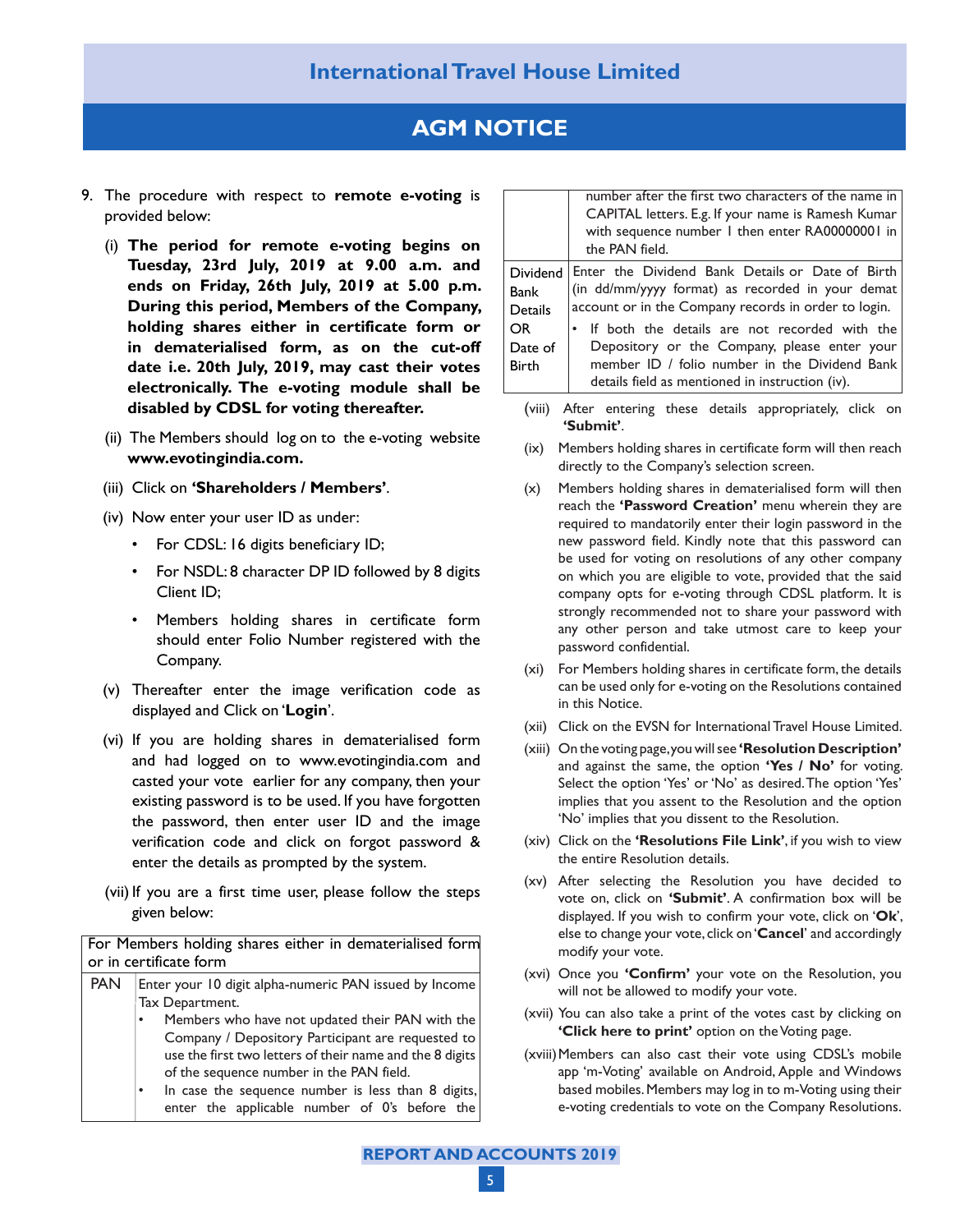## **AGM NOTICE**

#### (xix) **Note for Non–Individual Members and Custodians**

- • Non-Individual Members (i.e. other than HUF, Individuals, NRI etc.) and Custodians are required to log on to www.evotingindia.com and register themselves as Corporates.
- • A scanned copy of the Registration Form bearing the stamp and sign of the entity should be emailed to helpdesk.evoting@cdslindia.com.
- After receiving the login details, user would be able to link the account(s) for which they wish to vote on.
- The list of accounts linked in the login should be mailed to helpdesk.evoting@cdslindia.com and on approval of the accounts, they would be able to cast their vote.
- • A scanned copy of the Board Resolution and Power of Attorney (POA) which they have issued in favour of the Custodian, if any, should be uploaded in PDF format in the system for the Scrutinizer to verify the same.
- (xx) In case you have any queries or issues regarding e-voting, you may refer to the Frequently Asked Questions and e-voting manual available under the help section of CDSL's e-voting website www.evotingindia.com or write an email to helpdesk.evoting@cdslindia.com or contact Mr Rakesh Dalvi at telephone no. 18002005533 (toll free). You may also address your queries / grievances relating to remote e-voting or voting at the meeting to Ms J Aggarwal, Company Secretary, at e-mail ID investor\_TH@ith.co.in or at telephone no. 011 2601 7808.
- (xxi) Those who become Members of the Company after despatch of the Notice but on or before **20th July, 2019 (cut-off date)** may follow the steps from Sl. Nos. (ii) to (xix) mentioned above for casting of vote.

#### (xxii) **General Information**

- (a) There will be one vote for every Client ID No. / Registered Folio No. irrespective of the number of joint holders.
- (b)**The Results of voting will be declared within 48 hours from the conclusion of the AGM and the Resolutions will be deemed to be passed on the date of the AGM, subject to receipt of requisite number of votes.** The declared Results, along with the Scrutinizer's Report, will be available forthwith on the Company's website **www.internationaltravelhouse.in** under the section 'Investor Relations' and on the website of CDSL; such Results will also be forwarded to BSE Limited, where the Company's shares are listed.

#### **EXPLANATORY STATEMENT**

Annexed to the Notice convening the Thirty Eighth Annual General Meeting to be held on Saturday, 27th July, 2019.

#### **Item No. 5**

The Board of Directors of the Company ('the Board') at the meeting held on 1st November, 2018, on the recommendation of the Nominations & Remuneration Committee ('the Committee'), approved the appointment of Mr Pradeep Vasant Dhobale as Additional Director with effect from 1st November, 2018, and subject to the approval of the Members, also as Independent Director of the Company for a period of five years with effect from the said date, in terms of Section 149 read with Schedule IV of the Companies Act, 2013 ('the Act'), and Regulation 17 of the Securities and Exchange Board of India (Listing Obligations and Disclosure Requirements) Regulations, 2015 ('the Listing Regulations 2015').

The Committee and the Board are of the view that the association of Mr Dhobale and the rich experience he brings with him, would benefit the Company. Declaration has been received from Mr Dhobale that he meets the criteria of Independence prescribed under Section 149 of the Act read with the Companies (Appointment and Qualification of Directors) Rules, 2014 and Regulation 16 of the Listing Regulations 2015. In the opinion of your Board, Mr Dhobale fulfils the conditions specified in the Act, the Rules thereunder and the Listing Regulations 2015 for appointment as an Independent Director and he is independent of the management of the Company. Mr Dhobale will be entitled to sitting fees for attending the meetings of the Board and its Committees.

Requisite Notice under Section 160 of the Act proposing the appointment of Mr Dhobale has been received by the Company, and consent has been filed by Mr Dhobale pursuant to Section 152 of the Act.

Additional information in respect of Mr Dhobale, pursuant to the Listing Regulations 2015 and the Secretarial Standard on General Meetings, is appearing in the Report and Accounts under the sections 'Your Directors' and 'Report on Corporate Governance'. Mr Dhobale does not hold any share in the Company, either in his individual capacity or on a beneficial basis for any other person.

Mr Dhobale and his relatives are interested in this Resolution. None of the other Directors and Key Managerial Personnel of the Company, or their relatives, is interested in this Resolution.

The Board recommends this Resolution for your approval.

#### **Item Nos. 6 & 7**

The Members of the Company at the Thirty Third Annual General Meeting held on 10th September, 2014 approved the appointment of Mr Homi Phiroze Ranina and Ms Sudha Pillai as Independent Directors of the Company for a period of five years with effect from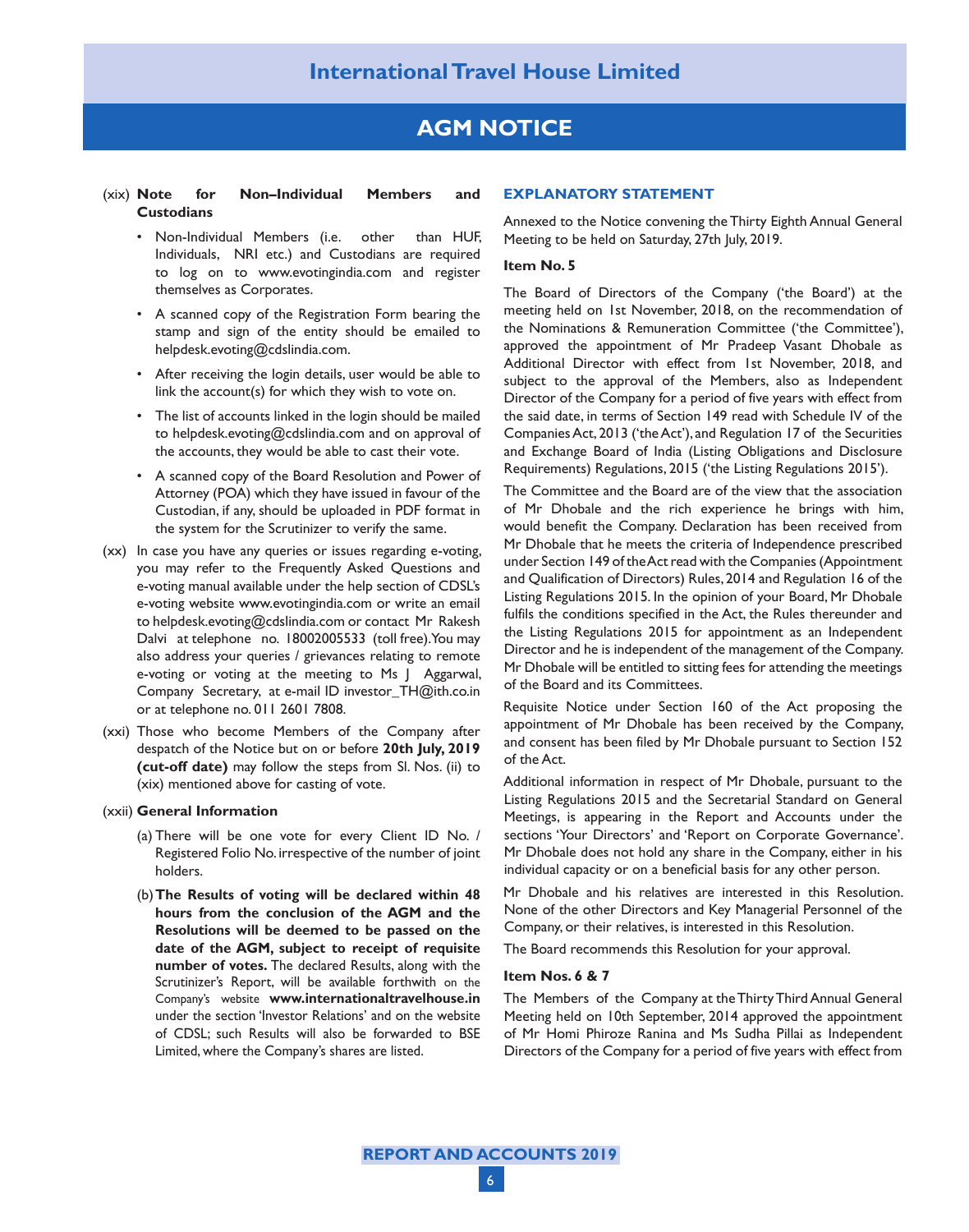## **AGM NOTICE**

the said date. Mr Ranina and Ms Pillai will complete their respective terms on 9th September, 2019.

The Board of Directors of the Company ('the Board') at the meeting held on 15th April, 2019, on the recommendation of the Nominations & Remuneration Committee ('the Committee'), recommended for the approval of the Members, the re-appointment of Mr Ranina and Ms Pillai as Independent Directors of the Company with effect from 10th September, 2019, in terms of Section 149 read with Schedule IV of the Companies Act, 2013 ('the Act'), and Regulation 17 of the Securities and Exchange Board of India (Listing Obligations and Disclosure Requirements) Regulations, 2015 ('Listing Regulations 2015'), as set out in the Resolutions relating to their respective re-appointment.

The Committee and the Board are of the view that, given the knowledge, experience and performance of Mr Ranina and Ms Pillai, and contribution to Board processes by them, their continued association would benefit the Company. Declarations have been received from Mr Ranina and Ms Pillai that they meet the criteria of Independence prescribed under Section 149 of the Act read with the Companies (Appointment and Qualification of Directors) Rules, 2014 and Regulation 16 of the Listing Regulations 2015. In the opinion of the Board, Mr Ranina and Ms Pillai fulfil the conditions specified in the Act, the Rules thereunder and the Listing Regulations 2015 for re-appointment as Independent Directors and they are independent of the management of the Company. Mr Ranina and Ms Pillai will be entitled to sitting fees for attending meetings of the Board and its Committees.

Consent of the Members by way of Special Resolution is required for re-appointment of Mr Ranina and Ms Pillai, in terms of Section 149 of the Act. Further, pursuant to Regulation 17 of the Listing Regulations 2015, consent of the Members by way of Special Resolution is also required for continuation of a Non-Executive Director beyond the age of seventy five years. During the proposed term of re-appointment, Mr Ranina will attain the age of seventy five years on19th October, 2021. The Special Resolution under Item No. 6, once passed, shall also be deemed as your approval under the Listing Regulations 2015, for continuation of Mr Ranina as an Independent Director beyond the age of seventy five years.

Requisite Notices under Section 160 of the Act proposing the re-appointment of Mr Ranina and Ms Pillai have been received by the Company, and consents have been filed by Mr Ranina and Ms Pillai pursuant to Section 152 of the Act.

Additional information in respect of Mr Ranina and Ms Pillai, pursuant to the Listing Regulations 2015 and the Secretarial Standard on General Meetings, is appearing in the Report and Accounts under the sections 'Your Directors' and 'Report on Corporate Governance'. Mr Ranina and Ms Pillai do not hold any share in the Company, either in their individual capacity or on a beneficial basis for any other person.

Mr Ranina and Ms Pillai, and their relatives, are interested in the Special Resolutions relating to their respective re-appointment. None of the other Directors and Key Managerial Personnel of the Company, or their relatives, is interested in these Special Resolutions.

The Board recommends these Special Resolutions for your approval.

By Order of the Board International Travel House Limited

Place: New Delhi J Aggarwal Date: 15th April, 2019 Company Secretary